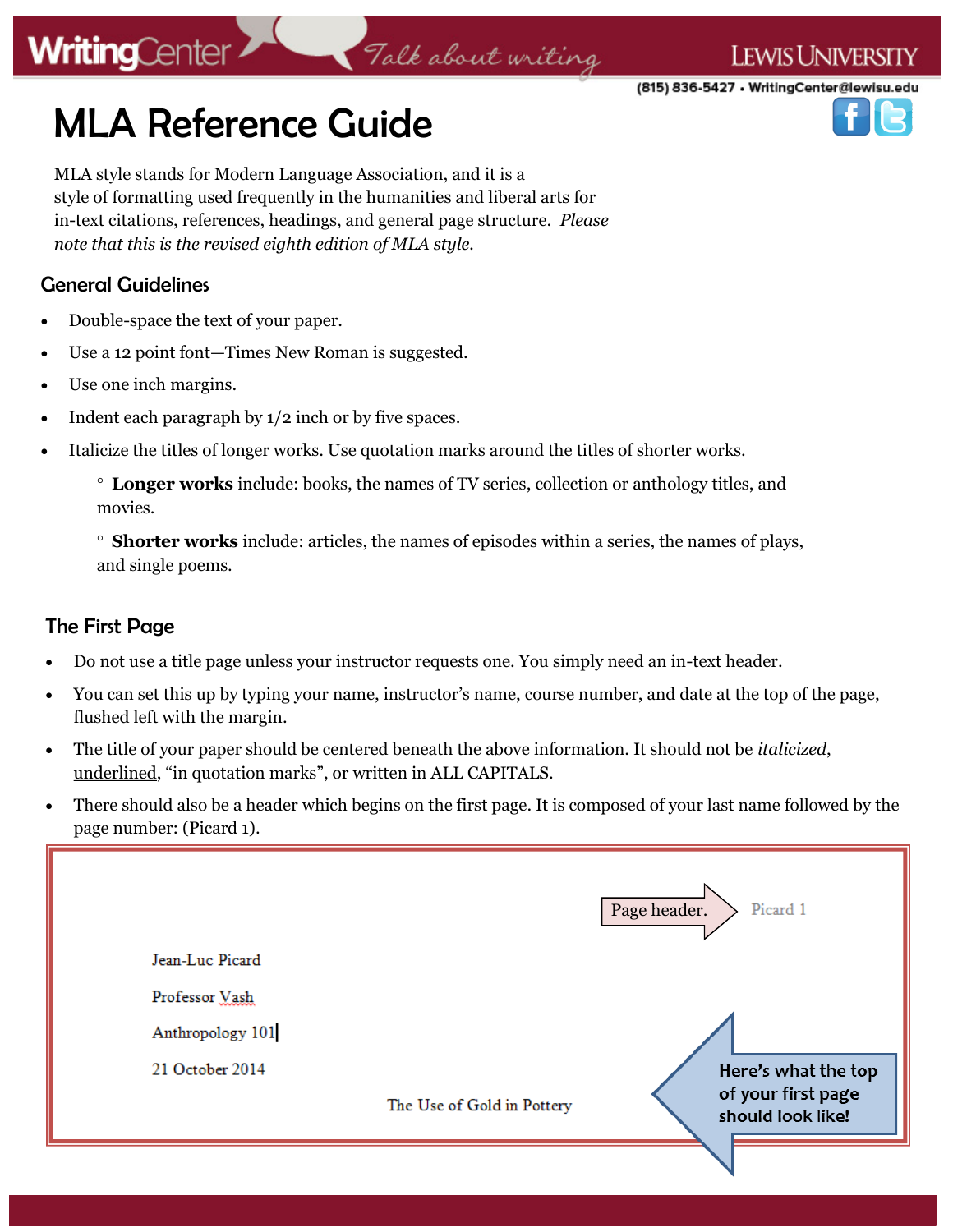# **WritingCenter**

# Talk about writing

(815) 836-5427 • WritingCenter@lewisu.edu

**LEWIS UNIVERSITY** 



### In-Text Citations

- MLA uses an author-page style of in-text citation. The author's last name and the page number are used in the parenthesis. There are a few ways you can do this:
	- $\degree$  Rilke uses roses to discuss the transient nature of existence (22).
	- A rose's calyx is a metaphor for the soul (Rilke 22).
	- ° "Roses are unfolding" (Rilke 22).
- If you wish to leave out unnecessary words in a quotation, use ellipses.
	- ° "The tyrannosaurus rex was very dismayed....that he could not clap his hands" (Riker 20).
- If you are changing or adding to the original content of a quote in order to provide clarity, use [square brackets] around the altered text.
	- The man in the red shirt asked, "What could possibly happen [to me] on this mission?"

### Block Quotes

Long quotations are referred to as *block quotes*. These are used when one is quoting more than three lines of verse or four lines of prose. The text is indented one inch from the left margin, and it should remain double-spaced. For poetry, try to keep as much of the original formatting as possible.